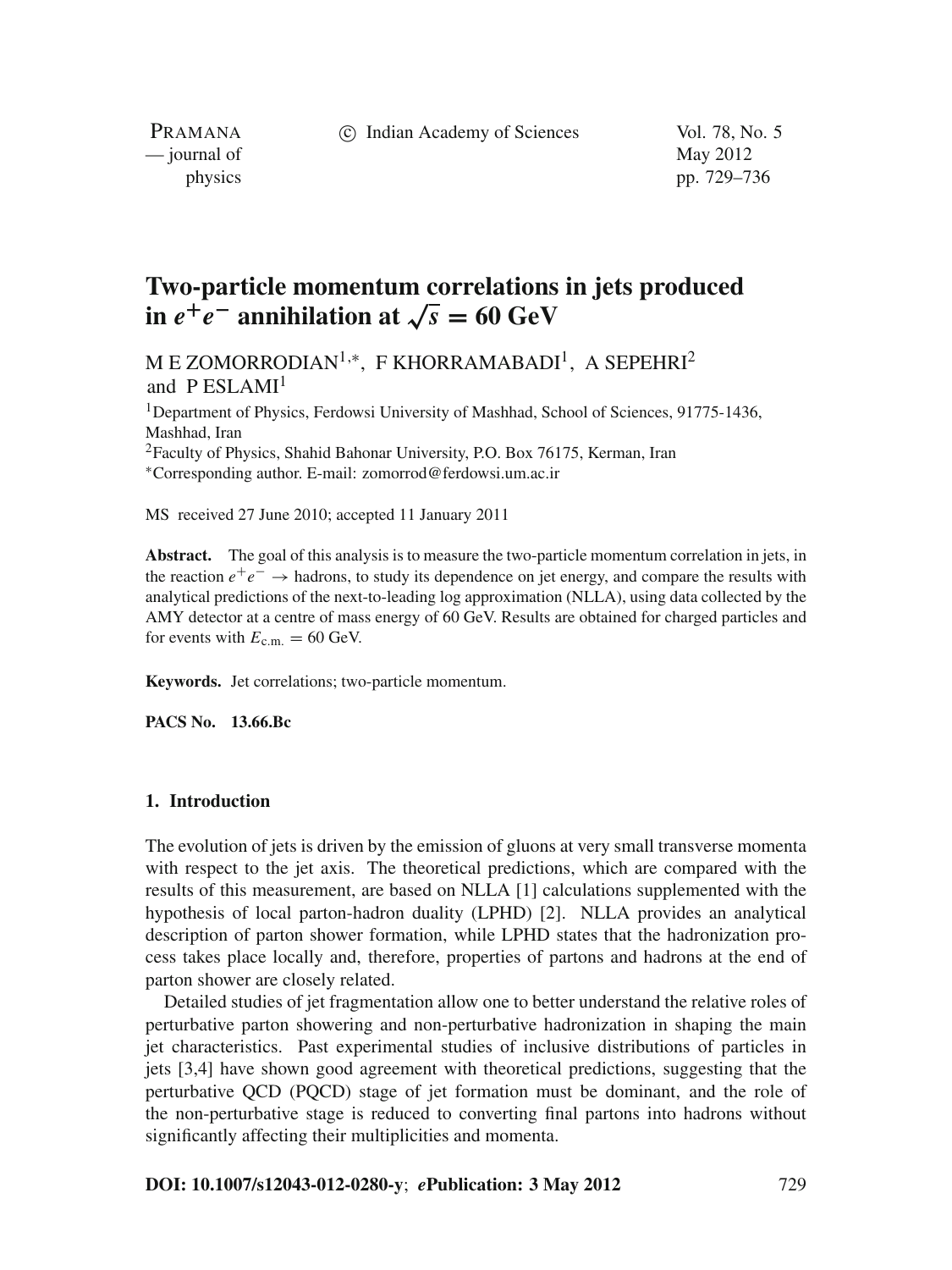# *M E Zomorrodian et al*

Many experimental results have been reported from high-energy experiments [5,6] which are in good agreement with POCD prediction.

In this paper we would like to perform the complete analysis of the AMY data, based on *e*+*e*<sup>−</sup> annihilations at 60 GeV centre of mass energies, on inclusive momentum distributions of particles, two-particle correlations, the dependence of correlation parameters  $C_0$ ,  $C_1$ ,  $C_2$  on  $Q$ , together with results obtained at CDF II detector in different  $Q$ . We show that the inclusive momentum distributions of particles, two-particle correlations and the dependence of correlation parameters  $C_0$ ,  $C_1$ ,  $C_2$  on  $Q$  agree impressively well with the analytical QCD results.

## **2. Inclusive momentum distribution**

The inclusive momentum distribution function of partons in jets  $D(\xi) = dN/d\xi$  in NLLA is defined in terms of the variable  $\xi = \ln(1/X)$  where  $x = p/E_{\text{jet}}$  and p is the parton momentum.

This distribution is predicted to have a distorted Gaussian shape [7]:

$$
\frac{dN}{d\xi} = \frac{N}{\sigma\sqrt{2\pi}} \exp\left[\frac{1}{8}l - \frac{1}{2}s\delta - \frac{1}{4}(2+l)\delta^2 + \frac{1}{6}s\delta^3 + \frac{1}{24}l\delta^4\right],\tag{1}
$$

where  $\delta = \xi - \xi_0$  and  $\xi_0$  is the position of the maximum of the distribution. The coefficients  $\sigma$ , *s* and *l* are the width, skewness and kurtosis of the inclusive momentum spectrum respectively. These coefficients are calculated to next-to-leading order and depend on *Q*eff which is defined below.



**Figure 1.** Inclusive momentum distributions of particles in jets. The solid curve corresponds to the fit of the CDF data, the dash–doted curve corresponds to the fit of AMY data.

730 *Pramana – J. Phys.***, Vol. 78, No. 5, May 2012**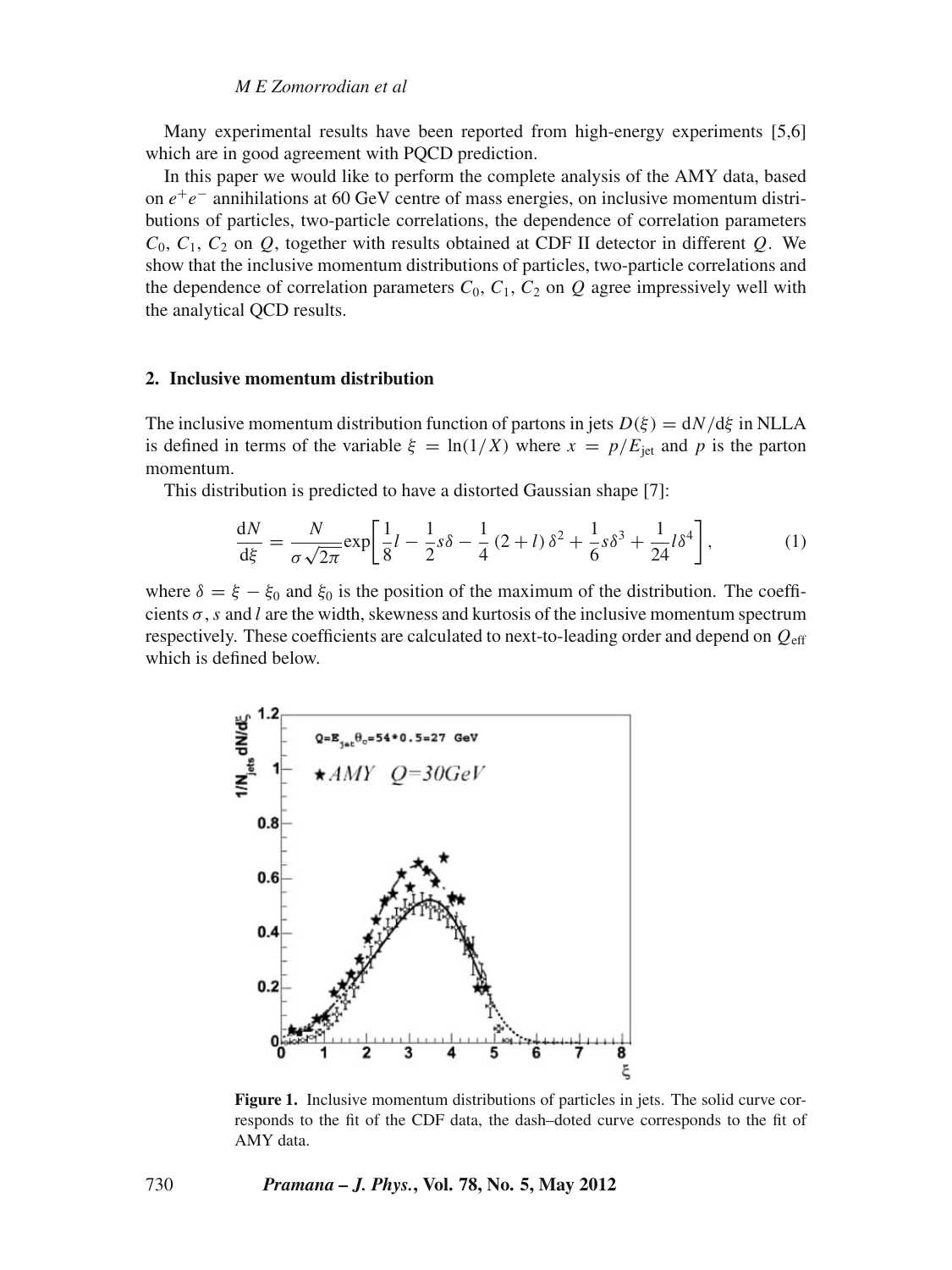The MLLA also provides a prediction for the energy evolution of the peak position of the  $\xi$  distribution [1]:

$$
\xi_0 = 0.5\tau + \sqrt{c\tau} - c,\tag{2}
$$

where  $\tau = \ln(Q/Q_{\text{eff}})$  ( $Q_{\text{eff}}$  is the phenomenological scale and Q is the jet hardness (in this formalism,  $\tau = \ln(\sqrt{s}/2Q_{\text{eff}})$ ) and  $c = 0.2915$  (0.3190) for three (four) active flavours.  $\xi_0$  corresponds to the peak of the inclusive momentum distribution.

By fitting eq. (1) to the ξ distribution measured in our AMY data, we find  $\xi_0 = 3.220 \pm \pi$ 0.03. Furthermore, by applying eq. (2) to our data for three active flavours, we obtain  $Q_{\text{eff}}$  = 267 MeV. Inclusive momentum distributions of particles and the peak of the inclusive momentum distribution are shown in figure 1.

#### **3. Two-particle momentum correlations**

The correlation function was introduced in terms of the parameter  $\xi = \ln(1/x)$ ln( $E_{jet}/P_{hadron}$ ) = ln( $\sqrt{s}/2P_{hadron}$ ) [8] and was defined as a ratio of two- and one-particle inclusive momentum distributions:

$$
C(\Delta \xi_1, \Delta \xi_2) = \frac{D(\xi_1, \xi_2)}{D(\xi_1)D(\xi_2)},
$$
\n(3)

where both inclusive distributions  $D(\xi) = dn/d\xi$  and  $D(\xi_1, \xi_2) = d^2n/d\xi_1 d\xi_2$  are normalized to unity [9].

In NLLA [10], the correlation function  $C(\Delta \xi_1, \Delta \xi_2)$  is predicted to be

$$
C(\Delta \xi_1, \Delta \xi_2) = C_0 + C_1(\Delta \xi_1 + \Delta \xi_2) + C_2(\Delta \xi_1 - \Delta \xi_2)^2.
$$
 (4)

 $\Delta \xi = \xi - \xi_0$  where  $\xi_0$  corresponds to the peak of the inclusive momentum distribution  $D(\xi)$ . The parameters  $C_0$ ,  $C_1$  and  $C_2$  also define the strength of the correlation and functions of the so-called 'jet hardness'  $Q$  and the parton shower cut-off scale  $Q_{\text{eff}}$ .  $C_i$ coefficients  $(i = 0, 1, 2)$  are

$$
C_i = \frac{f_g r^2}{f_g r^2 F_g + (1 - f_g) F_q} r_i^g + \frac{1 - f_g}{f_g r^2 F_g + (1 - f_g) F_q} r_i^q,
$$
\n(5)

where

$$
r_0^q = 1.75 - \frac{0.64}{\sqrt{\tau}}, \quad r_1^q = \frac{1.6}{\tau^{3/2}}, \quad r_2^q = -\frac{2.25}{\tau^2}
$$

$$
r_0^g = 1.33 - \frac{0.28}{\sqrt{\tau}}, \quad r_1^g = \frac{0.7}{\tau^{3/2}}, \quad r_2^g = -\frac{1.0}{\tau^2}
$$

$$
F_q(\tau) = 1.75 - \frac{1.29}{\sqrt{\tau}}, \quad F_g(\tau) = 1.33 - \frac{0.55}{\sqrt{\tau}}, \quad \tau = \ln \frac{Q}{Q_{eff}}
$$

q and g denote the correlation parameters for partons in quark jets and gluon jets, respectively.

 $r = \langle n_{\rm g} \rangle / \langle n_{\rm g} \rangle = 9/4$  is the ratio of average multiplicities of partons in gluon and quark jets [11] using the assumption that the number of effective massless quarks  $N_f = 3$ .

*Pramana – J. Phys.***, Vol. 78, No. 5, May 2012** 731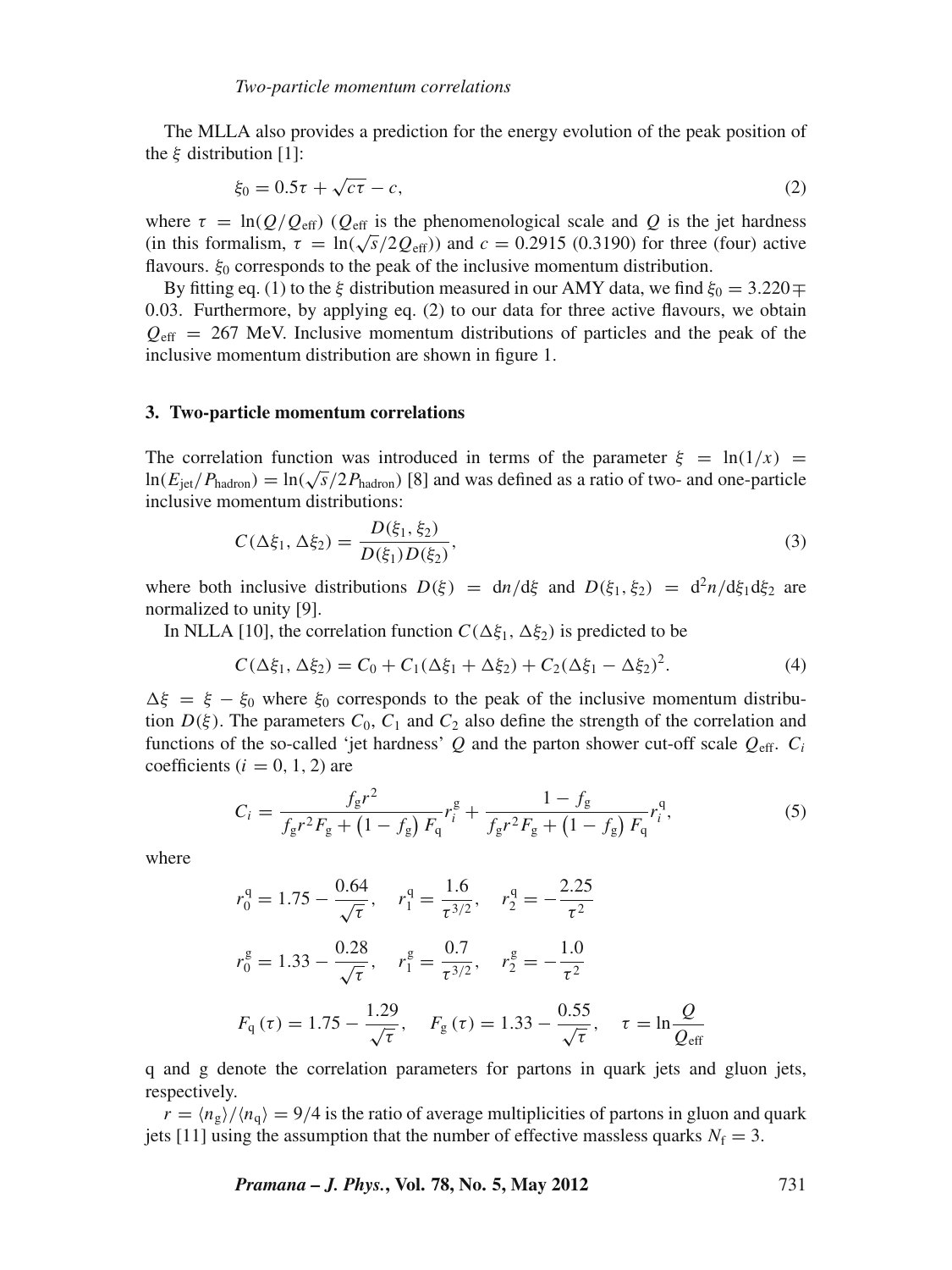

**Figure 2.** The NLLA parton momentum correlation function calculated for a gluon jet,  $Q = 50$  GeV and  $Q_{\text{eff}} = 230$  MeV according to [12].

The theoretical prediction of the shape of the two-parton momentum correlation distribution function is shown in figure 2. Along the central diagonal  $\xi_1 = -\Delta \xi_2$ , the shape of the two-parton momentum correlation is parabolic with a maximum at  $\Delta \xi_1 = \Delta \xi_2$ (figure 3). Along the central diagonal  $\Delta \xi_1 = \Delta \xi_2$ , the shape is linear and increasing towards larger values of  $\xi$ , i.e. lower momentum partons (figure 4). Therefore, the obvious features of the prediction are (1) the correlation should be stronger for partons with



**Figure 3.** Two parameters  $C_0$ ,  $C_1$  obtained by fitting with eq. (4).

732 *Pramana – J. Phys.***, Vol. 78, No. 5, May 2012**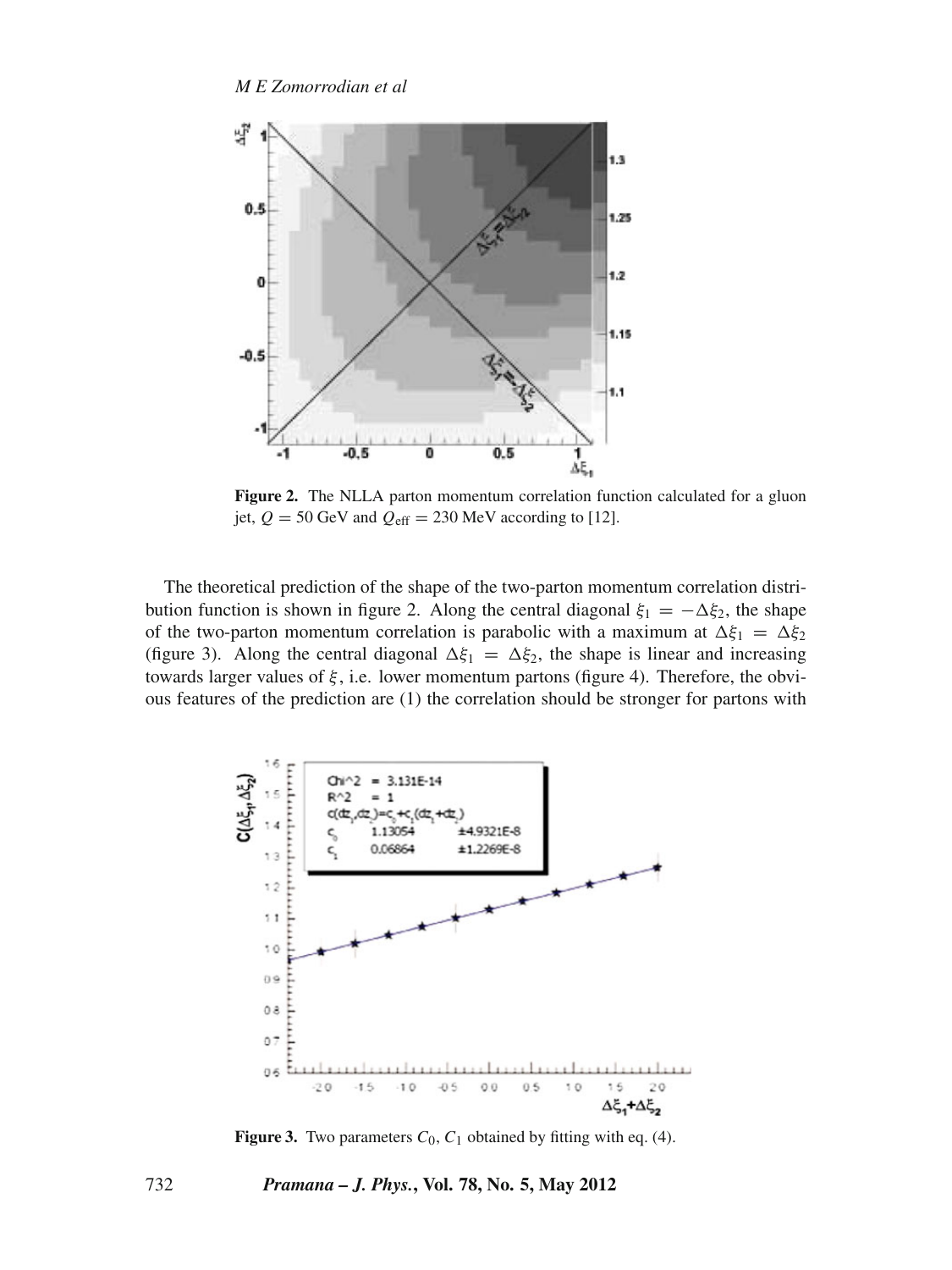equal momenta ( $\Delta \xi_1 = \Delta \xi_2$ ) and (2) the strength of this effect should increase for lower momentum partons.

The two-dimensional momentum correlation distribution is fitted according to eq. (4) with three parameters  $C_0$ ,  $C_1$  and  $C_2$ . The solid lines in figures 3 and 4 show the profiles of the fit functions. The extracted values of the fit parmeters are also indicated in figures 3 and 4.

Figures 5a and 5b show the distributions corresponding to  $Q = 30$  GeV for AMY data which are compared with  $Q = 27$  GeV for CDF data.

The overall qualitative agreement between the data and NLLA calculation results is very good, the data follow theoretical trends. The dashed line corresponds to the modified leading log approximation (MLLA) curve [13] and qualitatively shows the same trends. However, quantitatively the disagreement is obviously larger than that for the NLLA predictions [10].

Figure 6 shows the dependence of parameters  $C_0$ ,  $C_1$  and  $C_2$  on jet hardness  $Q$ . Each data point corresponds to the value of one parameter measured in a particular dijet mass bin. The parameters  $|C_1|$  and  $|C_2|$  decrease with increasing Q. This indicates that the correlations are stronger in low-energy jets. The distributions are fit to the Fong–Webber function with *Q*eff treated as the only free parameter. The fits are represented by solid lines. Theoretical curves for pure quark and gluon jets in the final state are also shown. We use the results of the Fong–Webber calculation [12] to fit the dependence of these parameters on jet hardness and to extract the parameter *Q*eff. Results of the Perez–Ramos calculation are not used for the measurement of  $Q_{\text{eff}}$  because there are no corresponding analytical expressions. The value of  $Q_{\text{eff}}$  obtained from the fit of  $C_1$  according to eq. (5) is 177 MeV. The value of  $Q_{\text{eff}}$  obtained from the fit of  $C_2$  according to eq. (5) is 155 MeV. Accordingly, the average value of  $Q_{\text{eff}}$  extracted from the combined fit of  $C_1$ and  $C_2$  is 166 MeV and is consistent with  $Q_{\text{eff}}$  extracted from the fits of inclusive particle



**Figure 4.** Two parameters  $C_0$ ,  $C_2$  obtained by fitting with eq. (4).

*Pramana – J. Phys.***, Vol. 78, No. 5, May 2012** 733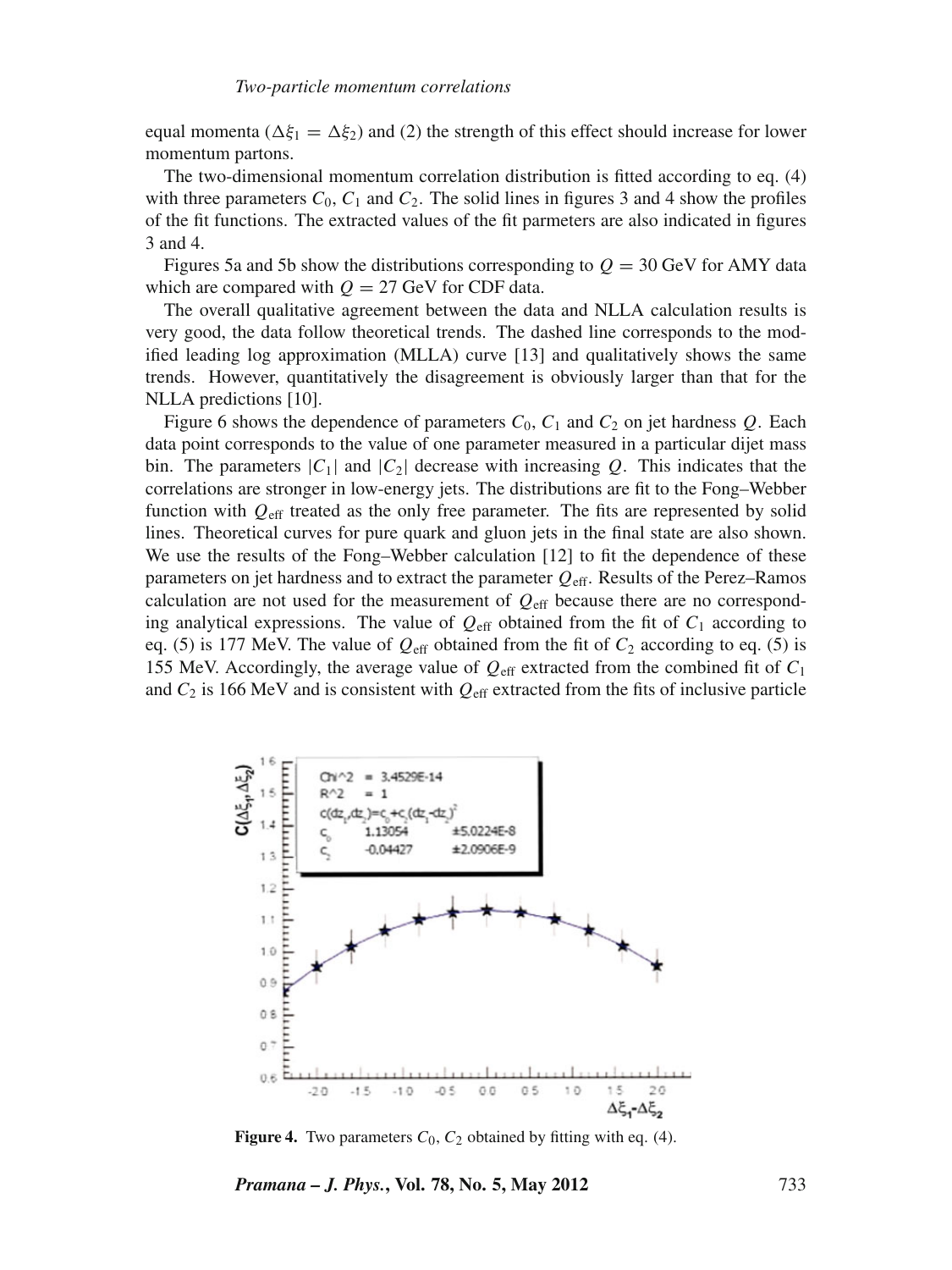*M E Zomorrodian et al*



**Figure 5.** Two-particle momentum correlations with  $Q = 30$  GeV for AMY data which are compared with  $Q = 27$  GeV for CDF data. (a) Central diagonal profiles  $\Delta \xi_1 = \Delta \xi_2$  and (**b**) central diagonal profiles  $\Delta \xi_1 = -\Delta \xi_2$  of the distributions. The correlation in data is compared to that of the theory (as calculated in [12] for  $Q_{\text{eff}} =$ 180 MeV and in [13] for *Q*eff = 230 MeV).

momentum distributions. The parameter  $C_0$ , as opposed to  $C_1$  and  $C_2$ , is very sensitive to the peak position  $\xi_0$  of the inclusive momentum distribution. Theory can control only the dependence of this parameter on energy and not on its absolute value. For this reason we exclude  $C_0$  from the measurement of  $Q_{\text{eff}}$ . A formal fit of the dependence of  $C_0$  on *Q* to the theoretical function gives the value  $Q_{\text{eff}} = 2$  MeV.  $C_0$  shows very weak, if any, *Q* dependence, which is consistent with the theory. As a cross-check we have measured correlation distributions for pairs of tracks from opposite jets.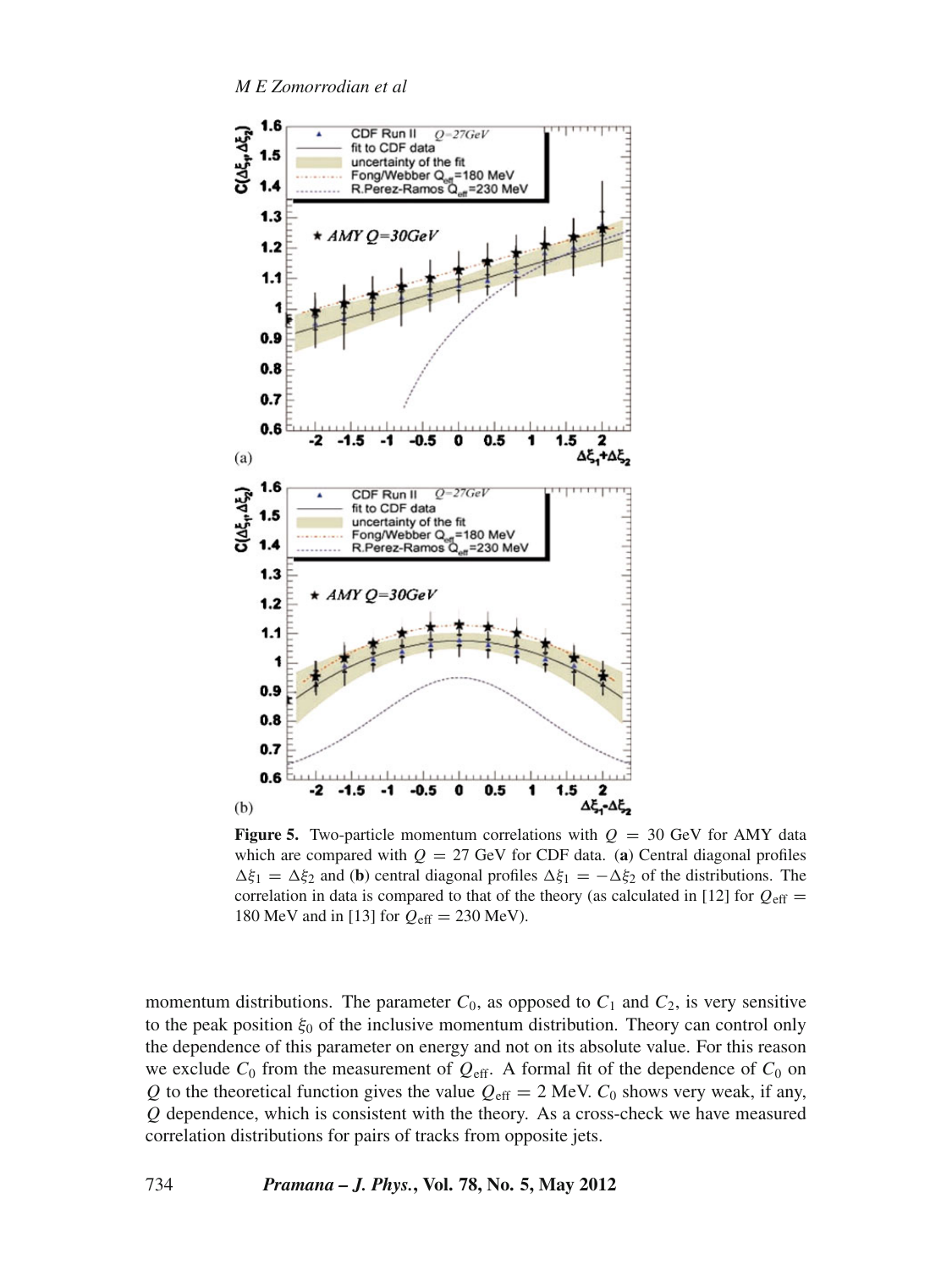*Two-particle momentum correlations*



**Figure 6.** The dependence of correlation parameters  $C_0$ ,  $C_1$ ,  $C_2$  on jet hardness.

*Pramana – J. Phys.***, Vol. 78, No. 5, May 2012** 735